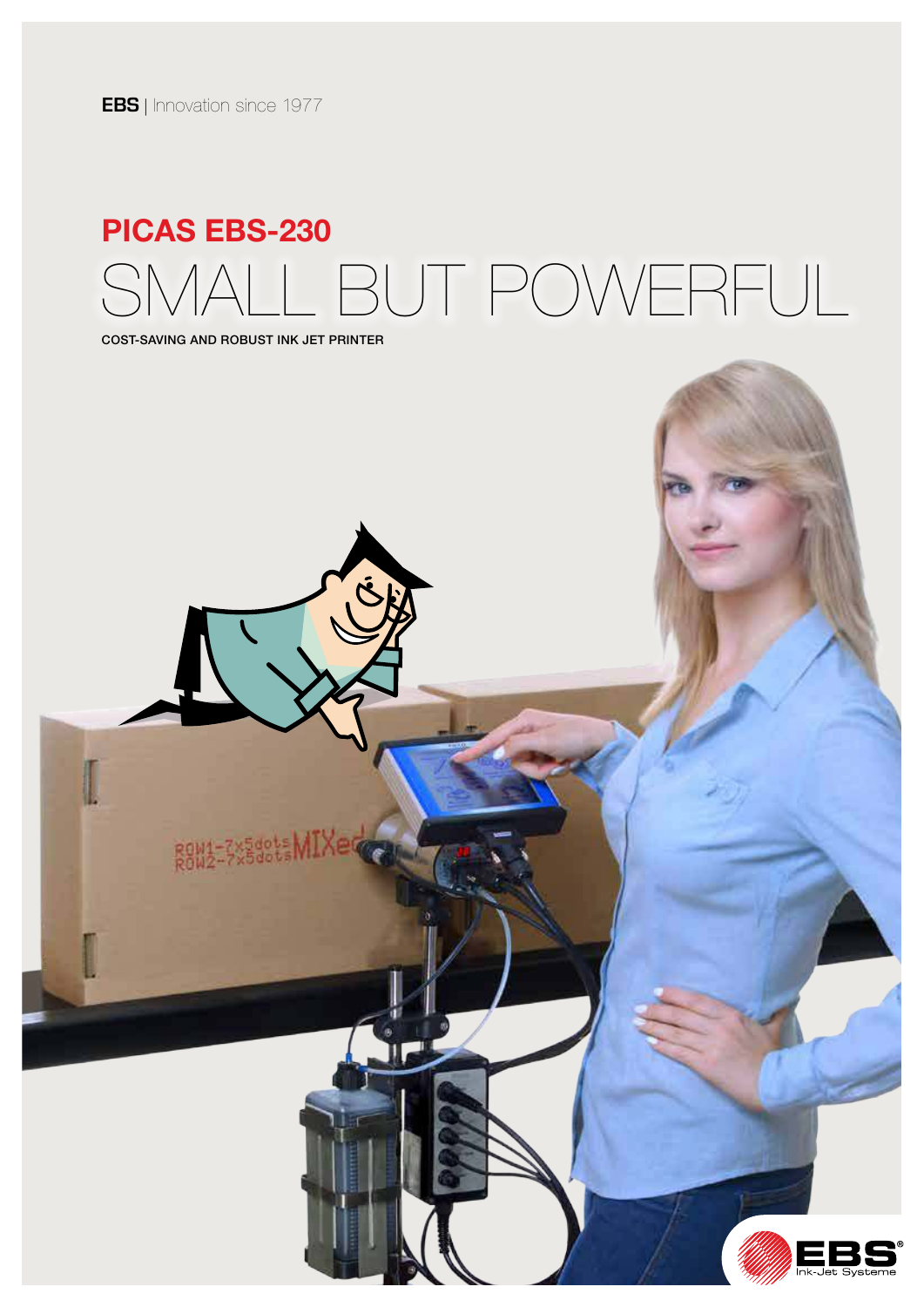**ひ 部構設品 11g-60** 

Помогаем обозначать

12dots-ABCD123

**SOO**我们解决你的打码问题

## EBS-230 EBS-230 EBS-230

Log (V) Mens(C) rows

**DIAGOTTEXX** 

Easy. Simple. Printing.

 $\Omega$ 

2-line coding has never been so easy

Multiple colors, pigmented, UV viewable security, fast drying, food grade, heat resistant, environmental friendly are just a selection of inks.

Suitable for printing on porous and non-porous surfaces.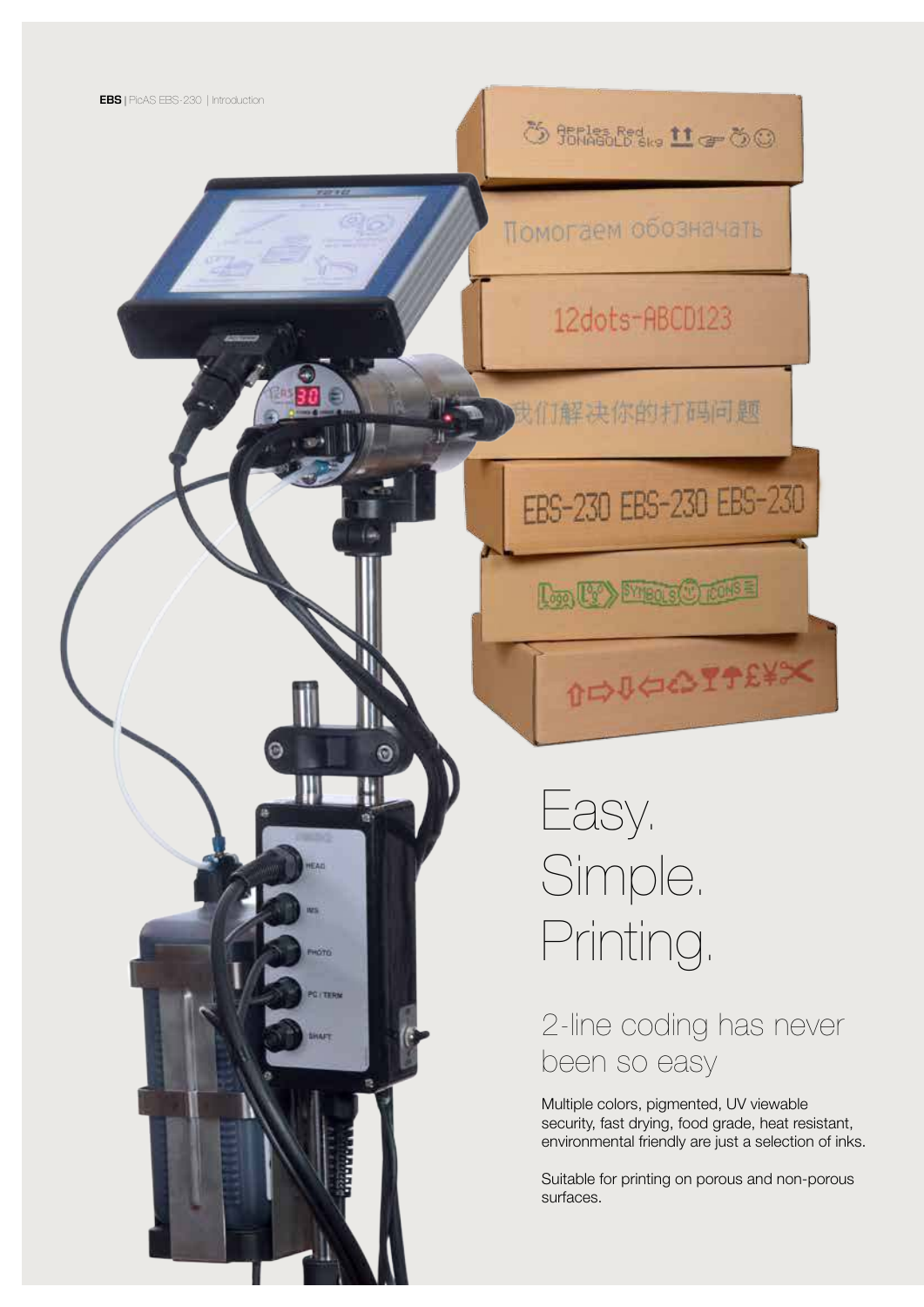

YEARS EXPERIENCE IN INK-JET-SYSTEMS 39

# Introducing one of the most compact and versatile DoD printers in the world.

## 149 mm length – fully equipped.

PicAS EBS-230 incorporates all state-of-the-art functions a modern Drop-on-Demand (DoD) printer must have. In its ultra compact stainless steel enclosure everything you'll need for a perfect printout is included: Print engine, air compressor, air filter, ink filter, interfaces, logic board with CPU and memory and software.

## IP 54 protected.

Best of its class enclosure of printhead, junction box with power supply, bottle reader and touch screen terminal. All water and dust protected.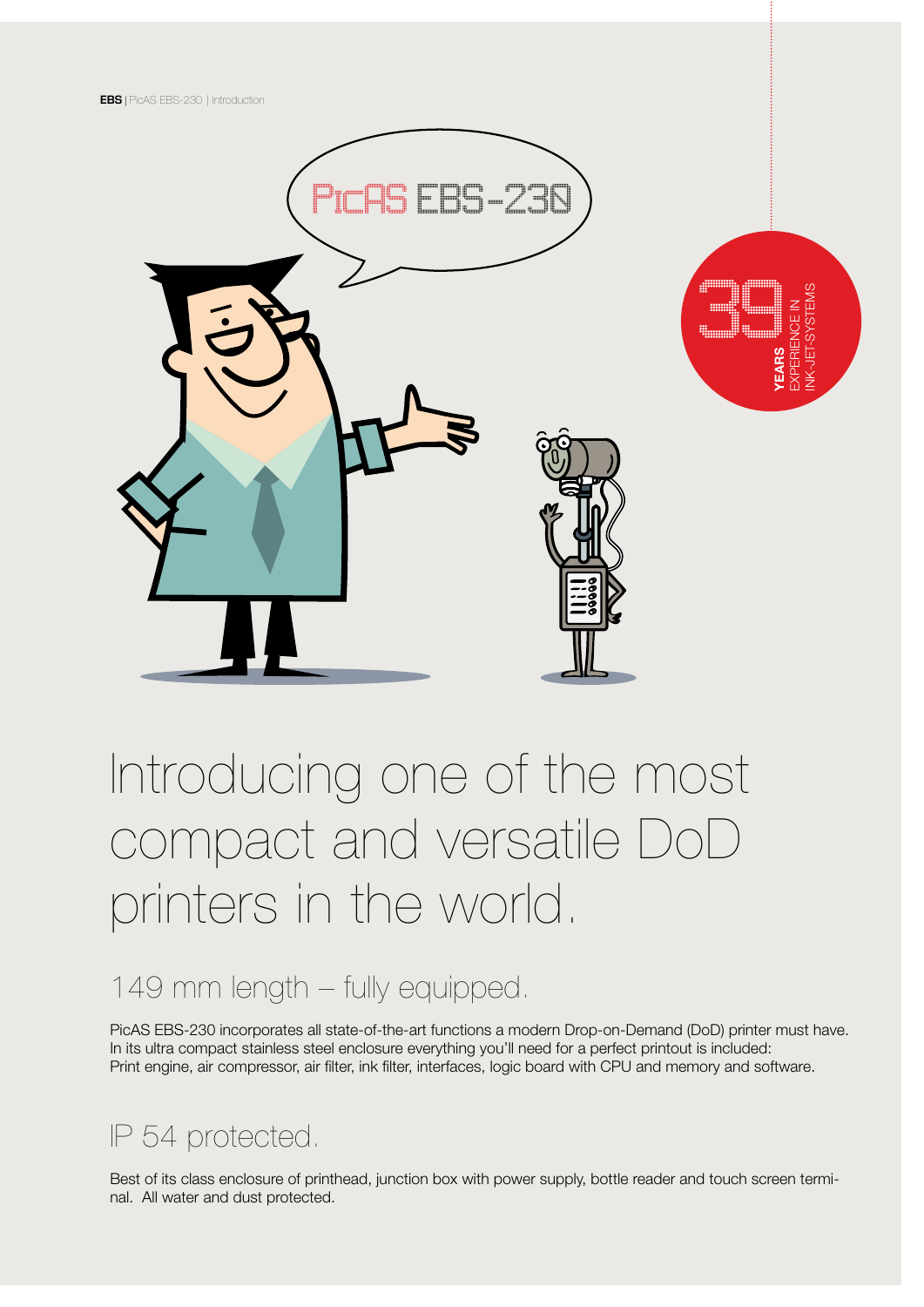# Applications



Plastic profile



Carpet



10(60247 Gas concrete

Steel



Window profile



Plastic pipe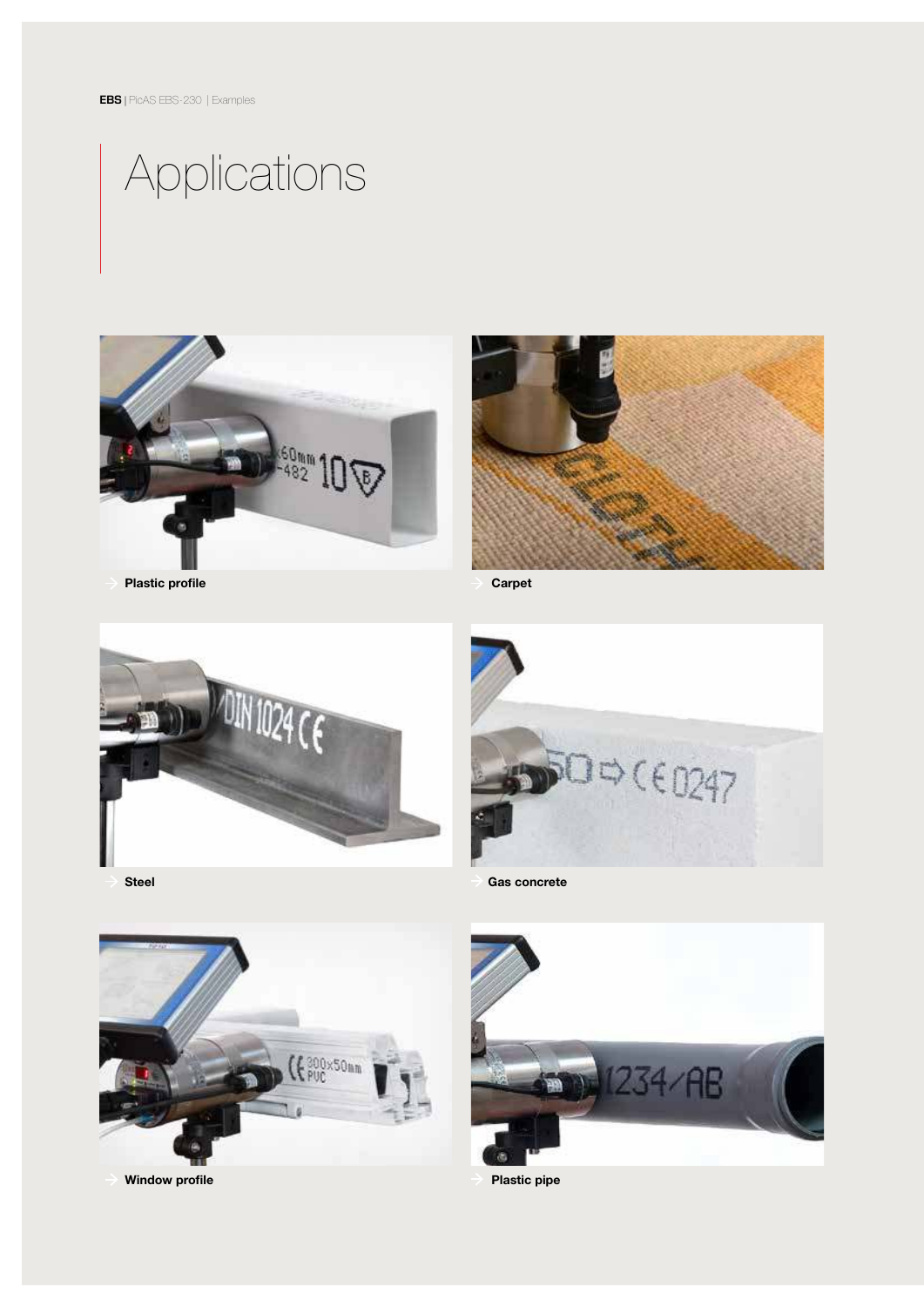

Brick



Cable spool



**Glass** 



Paper bag



Sponge rubber



Fruit box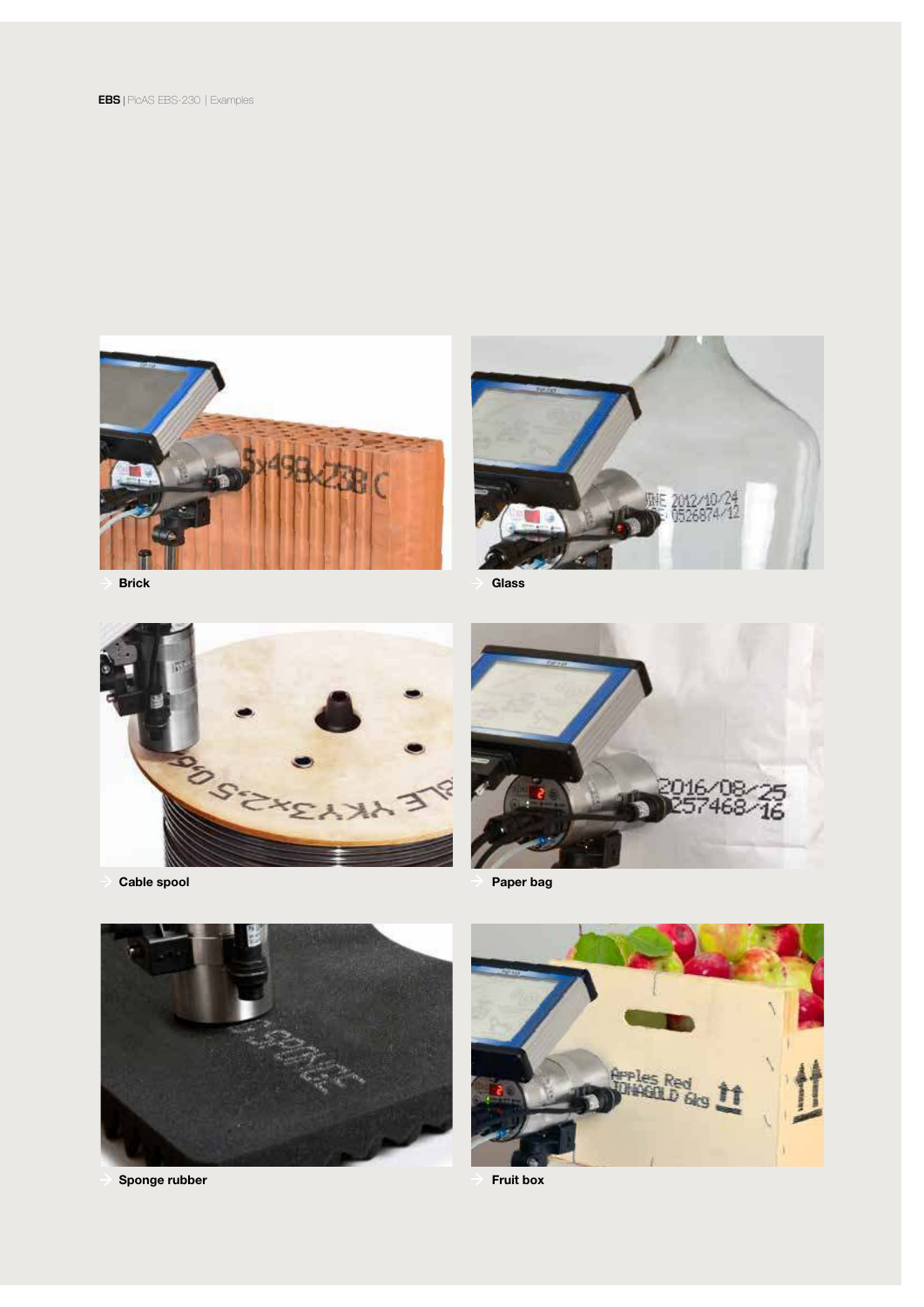EBS | PicAS EBS-230 | Configurations

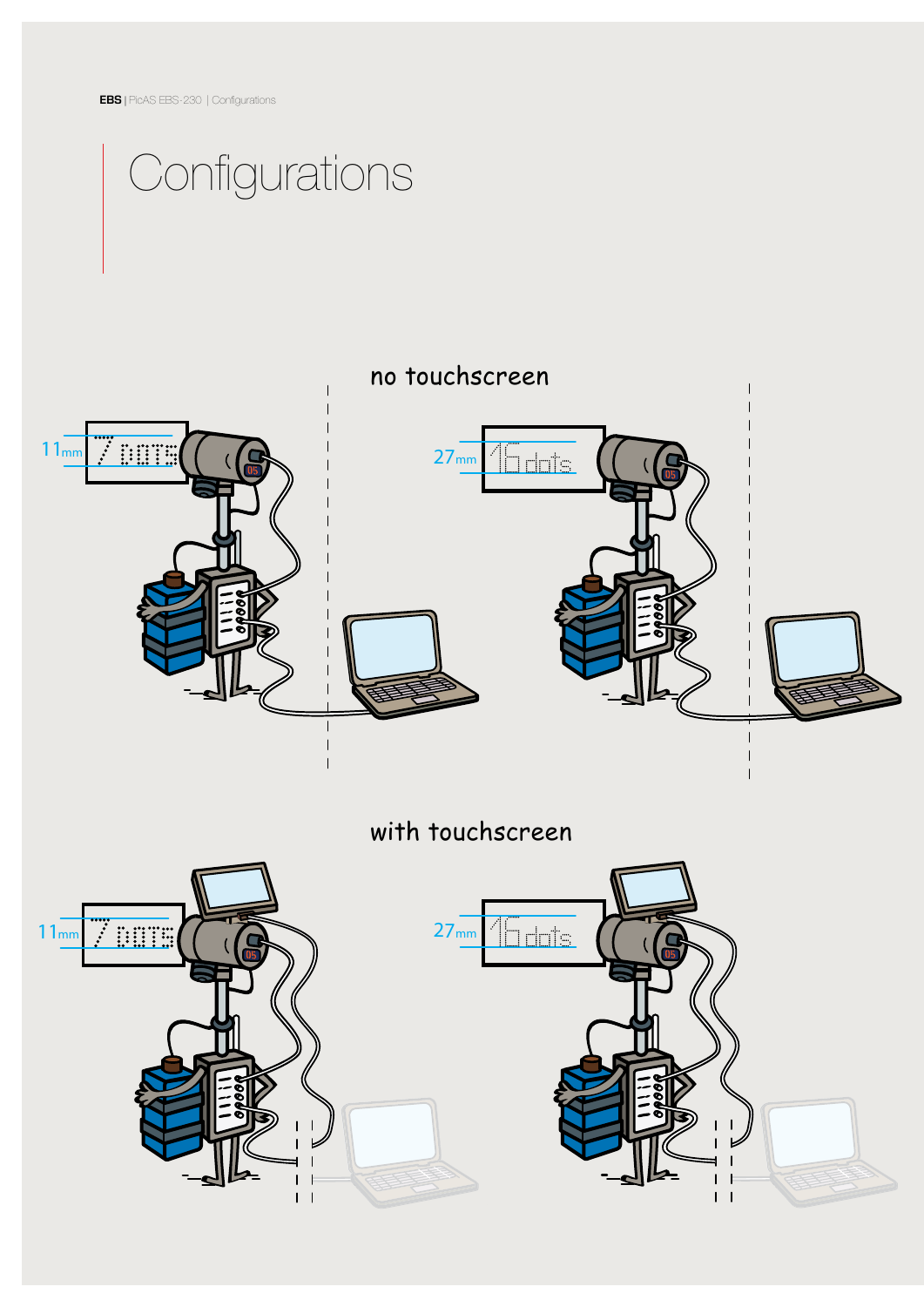# **Technology** advancing

Interface can handle either USB connection to PC or touchscreen terminal or Bluetooth connection to PC or RS-232 for data input.





One product sensor included (photocell)



Purge function



Slant head technology – prints from 5-27 mm height



Ruby nozzle design for low ink consumption



Best in class cost per code (down to 0,04  $\mu$ I/dot  $\approx$  25.000.000 dots/liter ≈ 2.000.000 characters @7x5 matrix/1L)



Optional Touch Screen



All in one box – ready to start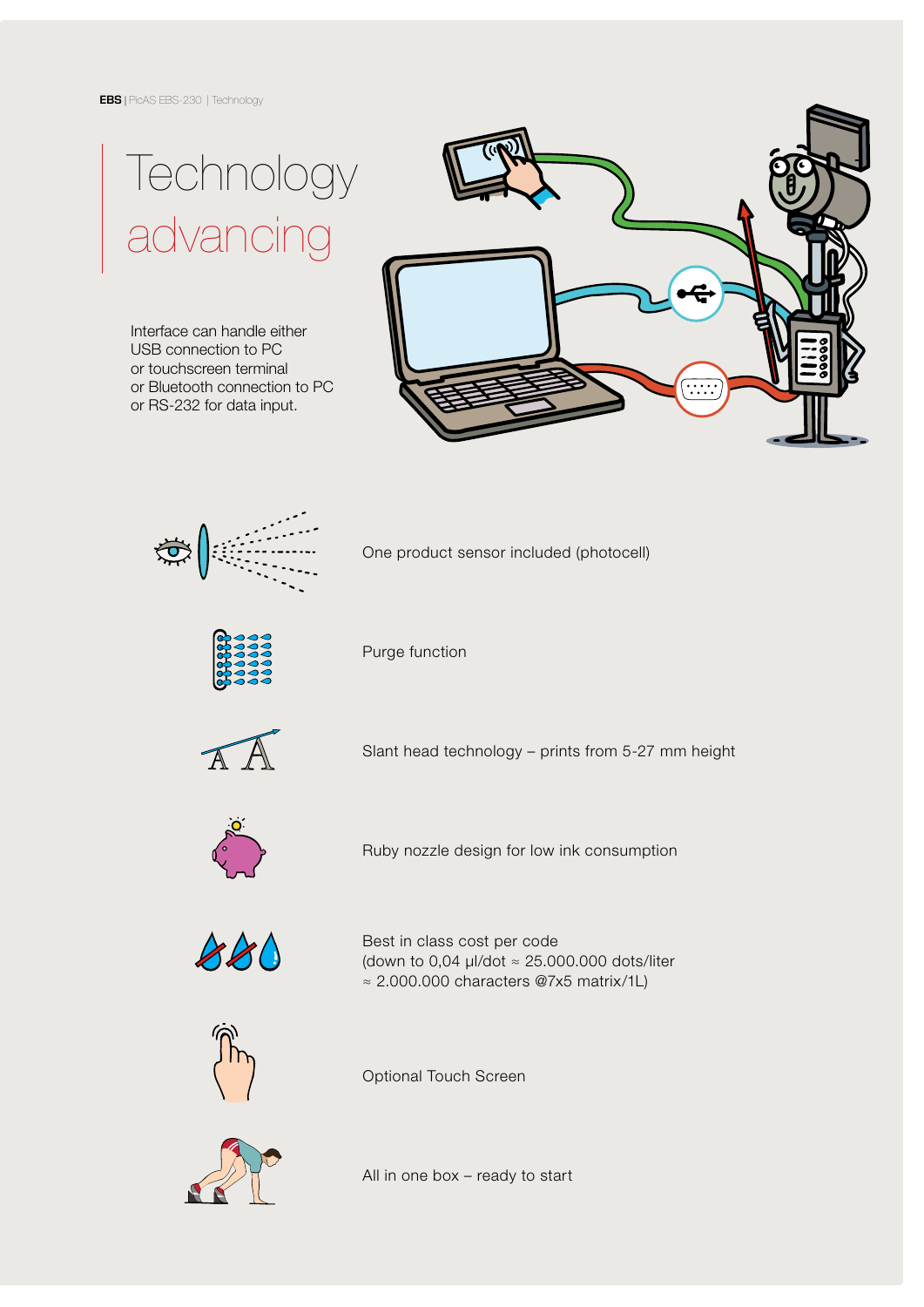EBS | PicAS EBS-230 | Why to buy









Detachable design for printing downside up or upside down



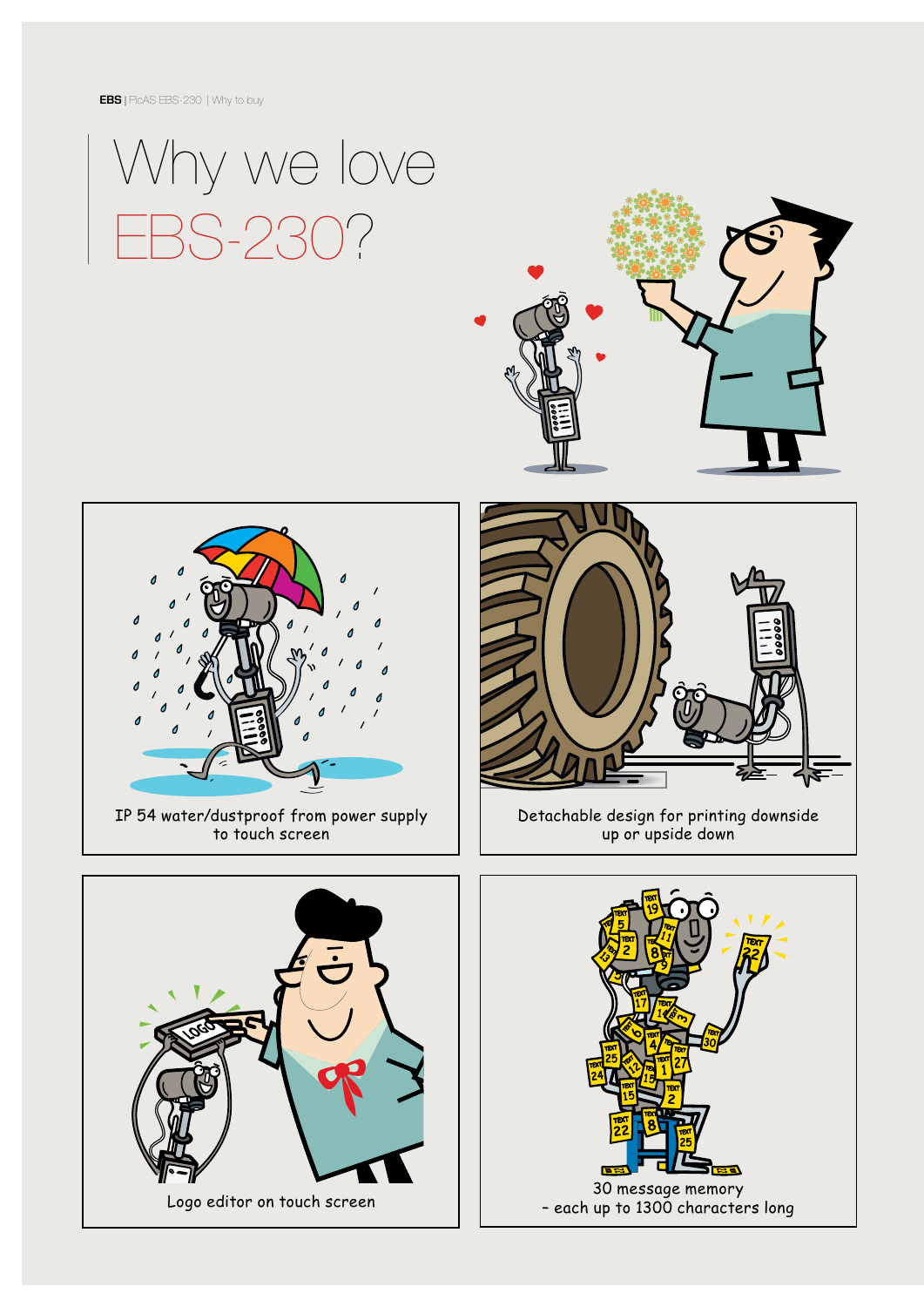EBS | PicAS EBS-230 | Why to buy

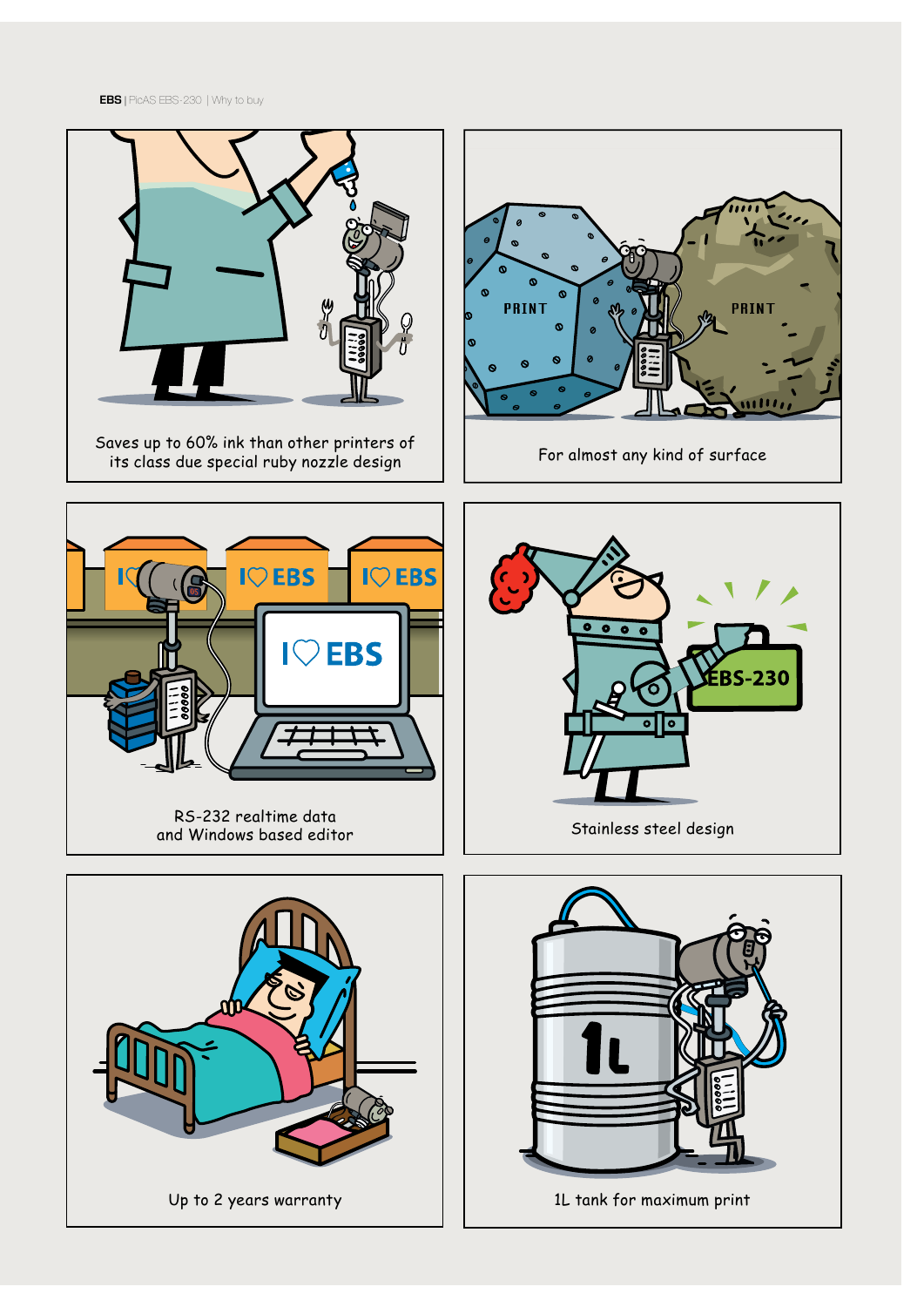# Shipped.

## Standard package.

- Transport box
- Printer EBS-230
- Spray bottle (empty)
- Power supply with junction box
- CD-ROM with user software and manual
- Ink system for 1L bottle
- Simple stand for conveyer
- USB cable (PC EBS-230)
- Optional: touchscreen terminal



## For every purpose the right ink<sup>1</sup>.

Different surfaces, different areas of operation, different inks:

printing on concrete requiers e.g. different ink as foodgrade ink. Dark backgrounds require lighter pigmented inks, particularly smooth surfaces require especially quick-drying, adhesive colour.

# Inked.

## Water · Ethanol · Acetone · MEK



### ETHANOL BLUE

Universal ink for almost all surfaces, good contrast on light backgrounds/substrates



#### ACETONE BLACK

Universal ink for almost all surfaces, quick-drying, good contrast on light backgrounds/substrates



#### ETHANOL BROWN Foodgrade ink for printing directly onto foodstuffs or printing of food packaging



 ETHANOL BLACK Universal ink for almost all surfaces, heat-proof up to 250° for up to 40 sec.

l,



### WATER RED

for porous surfaces, slight migration (e.g. for wood marking)



**M**

### ETHANOL RED

Foodgrade ink for printing on food packaging, good contrast

### MEK YELLOW, PIGMENTED

Universal ink for almost all surfaces, quick-drying, good contrast on dark backgrounds/substrates



### ACETONE WHITE, PIGMENTED

Universal ink for smooth surfaces, quick-drying, good contrast on dark backgrounds/substrates

## **M**

### MEK BLUE, PIGMENTED

Universal ink for almost all surfaces, quick-drying, good contrast on dark backgrounds/substrates

... more inks upon request

1 The relationship between ink-jet inks and substrates are subject to the laws of chemistry and physics – and naturally has limits. Please contact us for information regarding your specific application.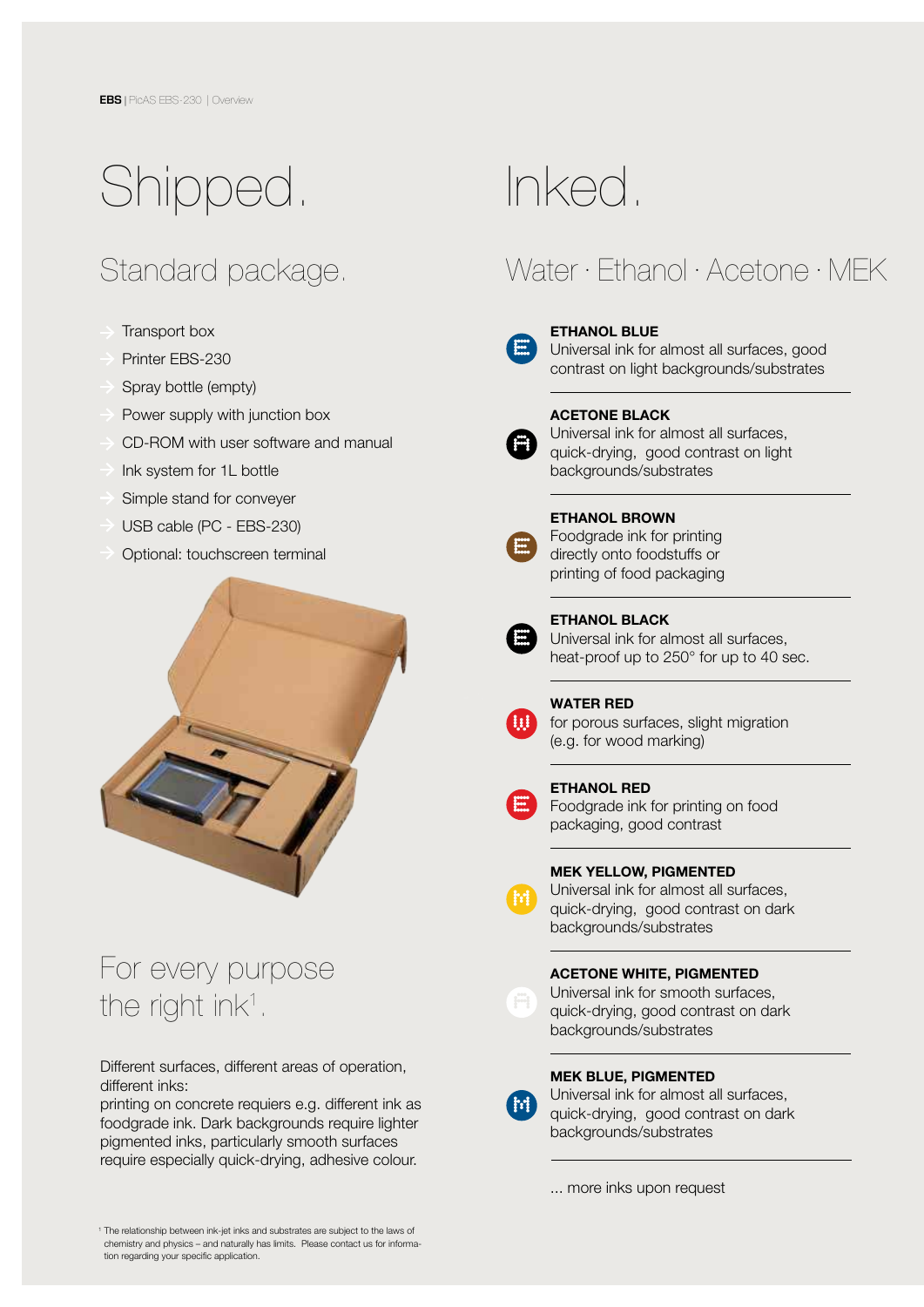# Specified.



## Facts

| <b>Print height</b>                               | 6 - 11 mm with 7-nozzle printhead (single line printout)<br>6 - 27 mm with 16-nozzle printhead (single and dual line printout)         |  |  |  |
|---------------------------------------------------|----------------------------------------------------------------------------------------------------------------------------------------|--|--|--|
| Nozzle diameter                                   | 150 um                                                                                                                                 |  |  |  |
| <b>Printhead positioning</b>                      | any                                                                                                                                    |  |  |  |
| <b>Memory</b>                                     | 30 messages with 1.300 characters each                                                                                                 |  |  |  |
| <b>Print speed</b>                                | 600 vertical rows/sec. up to appox. 60 m/min.                                                                                          |  |  |  |
| <b>Special characters</b>                         | national and diacritical characters, graphical info-, warning- and transport characters                                                |  |  |  |
| <b>Special registers</b>                          | date, time, expiry date, incremental and decremental counters, universal counter                                                       |  |  |  |
| <b>Printer programming</b>                        | software via USB (compatible with Windows® XP/Vista/7/8) or via terminal "T210"                                                        |  |  |  |
| Ink consumption                                   | approx. 2.000.000 characters/Liter (with $7 \times 5$ matrix, $\omega$ 0,35 bar)                                                       |  |  |  |
| Emulation of Windows <sup>®</sup><br><b>Fonts</b> | possible, reduced to vertical resolution of printhead                                                                                  |  |  |  |
| Speed encoder                                     | internal impulse generator or optional external shaft encoder                                                                          |  |  |  |
| <b>RS-232</b>                                     | as an alternativ to USB - PC connection, an ASCII data stream can be sent into a pre-defined<br>text space                             |  |  |  |
| <b>Inks</b>                                       | based on water, ethanol, acetone or MEK in different colors - one ink, one PicAS                                                       |  |  |  |
| Scope of delivery                                 | Printer, junction box with power supply, USB cable for PC to EBS-230, 1 L ink system, print-<br>head holder, software and manual on CD |  |  |  |
| Power supply                                      | $100 - 240V$<br>spray water protected IP 54                                                                                            |  |  |  |
| Weight                                            | $<$ 1.600 g without bottle                                                                                                             |  |  |  |

| <b>Models</b>                            |                                                    |                    |                                                         |              |  |  |
|------------------------------------------|----------------------------------------------------|--------------------|---------------------------------------------------------|--------------|--|--|
|                                          | <b>EBS-230/7</b>                                   | <b>EBS-230/7 T</b> | EBS-230/16                                              | EBS-230/16 T |  |  |
| Printmatrix up to<br>7 dots vertical     |                                                    |                    |                                                         |              |  |  |
| 16 dots vertical                         |                                                    |                    |                                                         |              |  |  |
| <b>Print height</b>                      | $5 \times 5$ , $7 \times 5$ matrix or chimney font |                    | 5 x 5, 7 x 5, 12 x 7, 16 x 10 matrix<br>or chimney font |              |  |  |
| USB cable PC to EBS-230                  |                                                    |                    |                                                         |              |  |  |
| Removable touchscreen<br>terminal "T210" | ◯                                                  |                    | ∩                                                       |              |  |  |
|                                          |                                                    |                    |                                                         |              |  |  |

• standard **o** optional